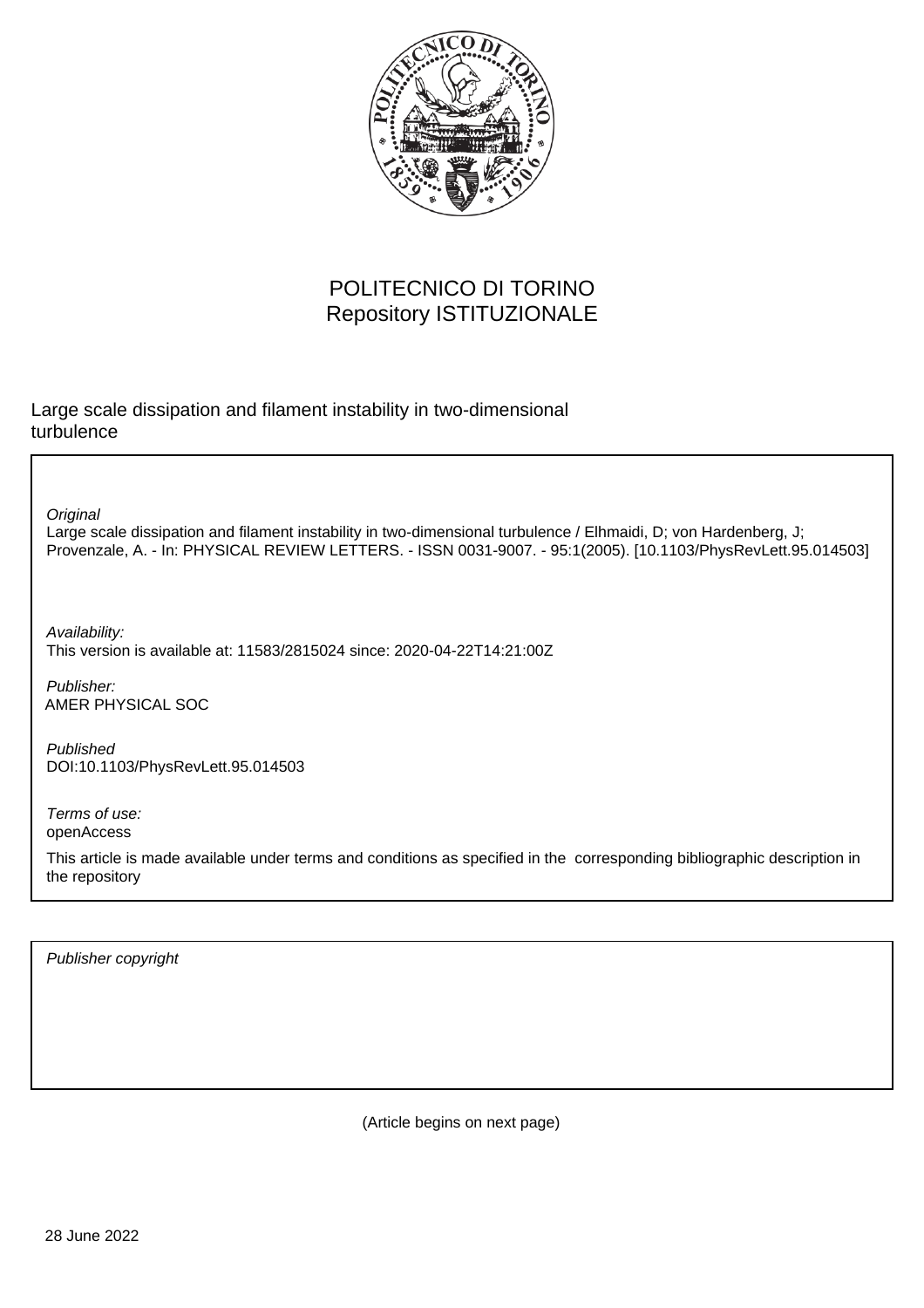## **Large Scale Dissipation and Filament Instability in Two-Dimensional Turbulence**

Dalila Elhmaidi

*Laboratoire de Me´canique des Fluides, Faculte´ des Sciences de Tunis, Tunisia*

Jost von Hardenberg and Antonello Provenzale *ISAC–CNR, Torino and CIMA, Savona, Italy*

(Received 24 December 2004; published 1 July 2005)

Coherent vortices in two-dimensional turbulence induce far-field effects that stabilize vorticity filaments and inhibit the generation of new vortices. We show that the large-scale energy sink often included in numerical simulations of statistically stationary two-dimensional turbulence reduces the stabilizing role of the vortices, leading to filament instability and to continuous formation of new coherent vortices. This counterintuitive effect sheds new light on the mechanisms responsible for vortex formation in forced-dissipated two-dimensional turbulence, and it has significant impact on the temporal evolution of the vortex population in freely decaying turbulence. The time dependence of vortex statistics in the presence of a large-scale energy sink can be approximately described by a modified version of the scaling theory developed for small-scale dissipation.

DOI: [10.1103/PhysRevLett.95.014503](http://dx.doi.org/10.1103/PhysRevLett.95.014503) PACS numbers: 47.27.Eq, 47.20.Ft, 47.32.Cc

Two-dimensional (2D) barotropic turbulence is one of the simplest theoretical models used to describe the dynamics of rotation-dominated turbulent geophysical flows in the ocean and the atmosphere [1,2]. Barotropic turbulence is characterized by the presence of strong coherent vortices that live for a large number of vortex rotation periods [3–6]. The vortices account for a large portion of the energy and the enstrophy (squared vorticity) of the flow [5,6], trap fluid for long times [7,8], and induce non-Gaussian velocity distributions in the surrounding turbulent flow, with significant effects on particle transport [9– 12].

The dynamics of 2D (or barotropic) turbulence on the horizontal plane  $(x, y)$  and as a function of time *t* is described by the vorticity equation

$$
\frac{D\omega}{Dt} \equiv \frac{\partial \omega}{\partial t} + J(\psi, \omega) = D_{\text{high}} + D_{\text{low}} + F, \quad (1)
$$

where  $\omega = \nabla^2 \psi$  is vorticity,  $\psi(x, y, t)$  is the stream function, and  $\nabla^2$  is the horizontal Laplacian. The symbol *J*( $\psi$ ,  $\omega$ ) denotes the Jacobian,  $J(a, b) = \frac{\partial a}{\partial x} \frac{\partial b}{\partial y} - \frac{\partial b}{\partial x} \frac{\partial a}{\partial y}$ . The symbols  $D_{\text{high}}$  and  $D_{\text{low}}$  denote dissipation operators at high and low wave numbers, respectively, and *F* indicates a forcing term. At large Reynolds number (i.e., when dissipation and forcing are small enough), a random initial vorticity field evolves spontaneously into an ensemble of coherent vortices [3,5,13]. The coherent vortices are immersed in a background turbulent field that contains a large number of vorticity filaments, generated during dissipative interactions such as vortex merging and vortex stripping.

When dissipation is present but forcing is absent, the turbulent flow is freely decaying, and the system tends, on long times, to a state of rest. Usually, freely decaying turbulence is dissipated only at small scales, with a dissipation operator of the form  $D_{\text{high}} = (-1)^{n-1} \nu_n \nabla^{2n} \omega$ , where  $\nu_n$  is a viscosity coefficient and *n* defines the order of the viscosity operator [3,6,13]. For  $n = 1$ , standard Newtonian viscosity is recovered, and *n >* 1 corresponds to hyperviscosity. Note that, in general, hyperviscosity is taken as a parametrization of the small-scale energy sink associated with unresolved processes.

In order to obtain a statistically stationary flow in the presence of dissipation, forcing must be introduced. Because of the inverse cascade, in forced turbulence energy piles up at the scales of the simulation domain and a large-scale energy sink becomes necessary [5,7,14,15]. Large-scale dissipation is typically obtained by a hypoviscosity term,  $D_{\text{low}} = (-1)^{m-1} K_m \nabla^{-2m} \omega$ , where *m* is a positive constant. This form confines dissipation at very low wave numbers. In the following, we use the value *m* 1, which gives  $D_{\text{low}} = K_1 \psi$ . Physically, large-scale dissipation is taken as a parametrization of the large-scale energy sinks associated with the presence of Rossby waves (due to topography and/or variations in the Coriolis parameter), free-surface effects, interaction with the bottom and the boundaries, and interaction with stable circulation systems at large scales. In this work we show that the presence of a large-scale energy sink significantly affects filament dynamics.

When no vortices are present, isolated vorticity filaments are unstable and roll up to form new vortices [16]. In freely decaying turbulence with small-scale dissipation, filaments generated during vortex interactions are stabilized by the presence of the vortices and do not roll up [16– 20]. In such conditions, barotropic vortices exert their stabilizing influence to large distances, due to the logarithmic form of the Green's function for 2D flows [10,11]. Modifications of the Green's function that reduce the range of the interactions, such as the presence of strong baroclinicity, reduce the stabilizing effect of the vortices [21,22].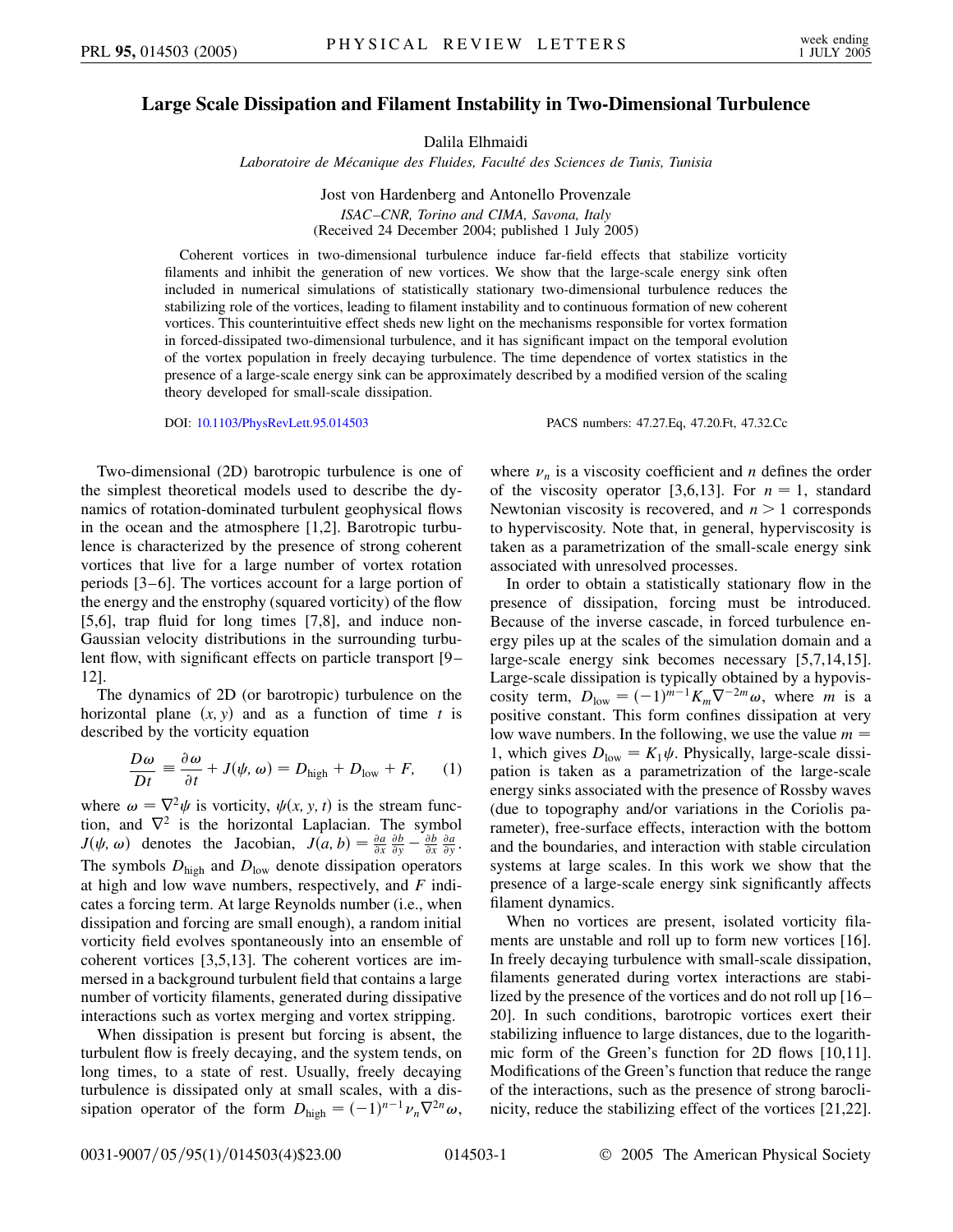In statistically stationary, forced-dissipated 2D turbulence, the number of vortices remains approximately constant in time; new coherent vortices are necessarily generated as the vortices have a finite lifetime. Some mechanism that overcomes the stabilizing effect of the vortices must thus be present. One such mechanism is the forcing itself, which allows vorticity peaks in the background to grow into coherent vortices [23]. As discussed here, another mechanism is associated with the presence of the large-scale energy sink, which breaks the far-field effect of the vortices and allows for filament instability, even in the absence of forcing.

To illustrate this effect, we first consider the case of an individual merging event. We numerically integrate the vorticity Eq. (1) with a pseudospectral code on a doubly periodic domain  $(2\pi, 2\pi)$  with a spatial resolution of 256<sup>2</sup> collocation points [7,20]. We include small-scale dissipation and no forcing, and we consider two cases characterized by the presence or absence of a large-scale energy sink. Here we use hyperviscosity with  $n = 4$  and, when present, hypoviscosity with  $m = 1$ . The initial condition is given by a pair of same-sign identical vortices with the Gaussian profile,  $\omega(r) = \omega_0 \exp(-\frac{r^2}{r_0^2})$  with  $r_0 = \pi/5$ . The initial distance between the two vortex centers is  $d =$  $2\pi/5$ , which is less than the critical merging distance for these vortices [24].

Figure 1 shows the outcome of the merging when only small-scale dissipation is present (left panel) and when large-scale dissipation is also active (right panel). During vortex merging, vorticity filaments are ejected, and they form an almost circular ring around the merged vortices. When only small-scale dissipation is present, no filament instability is detected, as the filaments are stabilized by the long-range strain field induced by the central vortices [16– 18,20]: Filaments are stable when the square ratio of filament vorticity to the strain field induced by the vortices,  $\Lambda^2 = \omega_f^2 / S_v^2$ , is less than  $\Lambda_0^2 = 0.25$  [here,  $S_v^2 = (\partial_x u - \partial_y u)$  $(\partial_y v)^2 + (\partial_x v + \partial_y u)^2$ . When large-scale dissipation is included, the situation changes dramatically. The presence of a large-scale energy sink reduces the long-range inhib-



FIG. 1. Vorticity contours after the merging of two same-sign vortices when only small-scale dissipation is present (left) and also when a large-scale energy sink is present (right). The initial conditions are the same for the two cases.

iting effect of the vortices, and the filaments can undergo instability and roll-up.

Filament vorticity has its main spectral components at small scale, while the far field of the vortices is dominated by the long-wave components. These components are most readily eliminated by large-scale dissipation, which damps more effectively the long-range velocity field induced by the vortices than the small-scale filament vorticity. Figure 2 shows the energy spectra after the merging,  $E(k)$ , both with (dashed line) and without (solid line) large-scale dissipation. As expected, without a large-scale energy sink the spectrum is peaked at the scale of the simulation box,  $k =$ 1, and the behavior of the velocity field has a strong nonlocal component. With large-scale dissipation, nonlocality is broken, the energy content at large scales decreases with time, and the energy spectrum peaks at an intermediate wave number. The inset of Fig. 2 shows the temporal evolution of the parameter  $\Lambda^2$  (averaged over the area outside the central vortices) for the two cases with and without large-scale dissipation. When only small-scale dissipation is present,  $\Lambda^2$  stays below 0.25, and the filaments are stable. When large-scale dissipation is also present,  $\Lambda^2$  is above 0.25, and the filaments are unstable.

The presence of filament instability has major effects on the evolution of the vortex population that emerges from random initial conditions. To illustrate this, we numerically integrate the unforced 2D vorticity Eq. (1) on a square periodic domain  $(2\pi, 2\pi)$  with resolution 1024<sup>2</sup> grid points. For consistency with previous works [6,13], we use smallscale dissipation with  $n = 2$  and  $\nu_2 = 2.2 \times 10^{-10}$ . Largescale dissipation, when present, has order  $m = 1$  and  $K_1 =$ 1 [25]. The initial vorticity field has a narrow-band energy



FIG. 2. Energy spectrum after merging, as a function of the radial wave number, *k*. The solid line is for the case where no large-scale dissipation is present, and the dashed line refers to the case with a large-scale energy sink. The inset shows the time evolution of the stability parameter  $\Lambda^2 = \omega_f^2 / S_v^2$  without (solid line) and with (dashed line) large-scale dissipation. The line at  $\Lambda_0^2 = 0.25$  separates stable filaments for  $\Lambda^2 < \Lambda_0^2$  from unstable filaments for  $\Lambda^2 > \Lambda_0^2$  [20].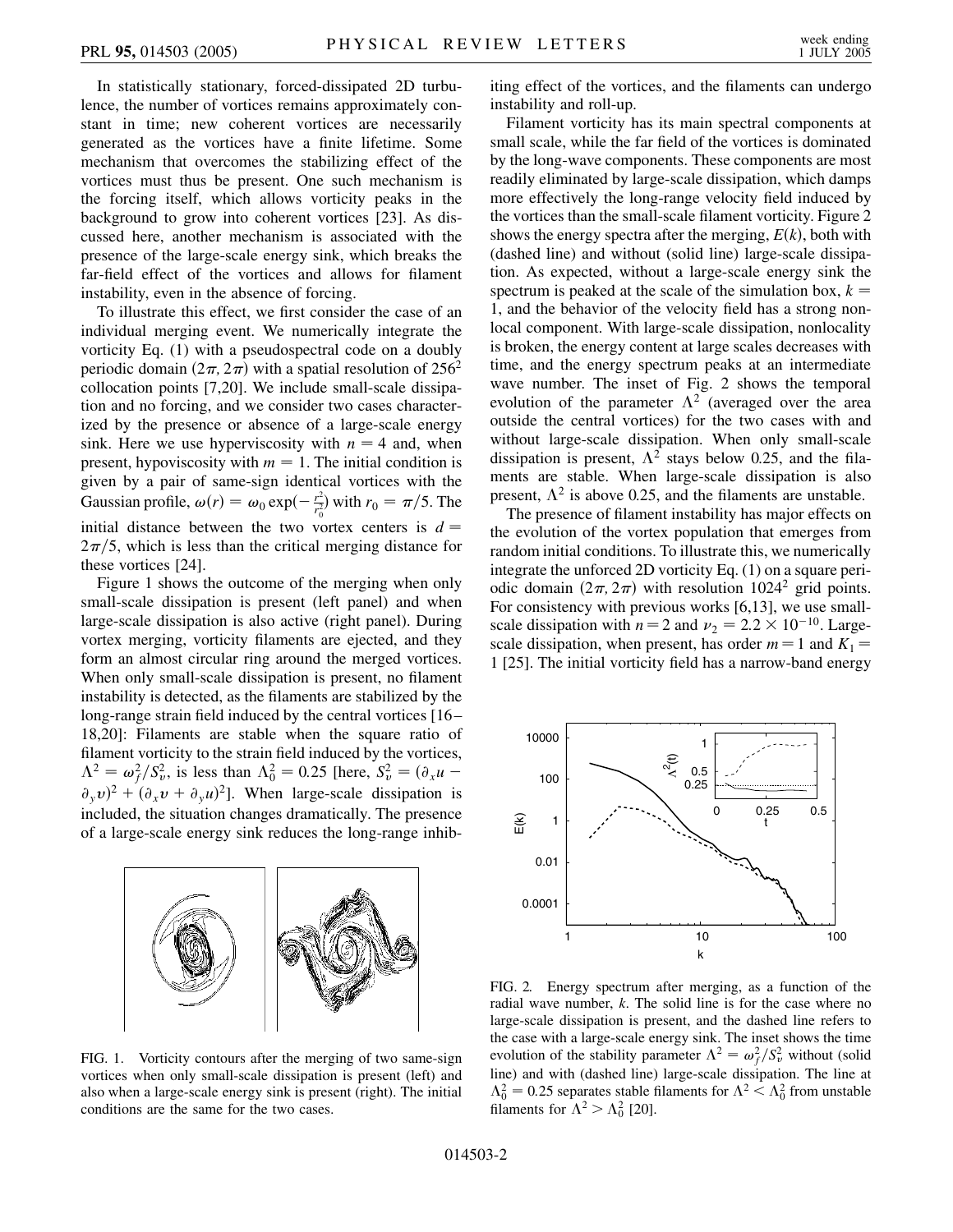spectrum  $E(k) \propto k^6 / (1 + k/k_0)^{18}$  with  $k_0 = 60$  and total energy  $E_k = \int E(k)dk = 0.5$  [13].

Figure 3 shows the time evolution of the number of vortices when only small-scale dissipation is present (solid curve) and when large-scale dissipation is also added (dashed line). The vortices have been identified by the vortex census algorithm described in [11–13]. In the absence of large-scale dissipation, the number of vortices decays according to the scaling theory of Carnevale *et al.* with a scaling exponent  $\xi = 0.72$  [26,27].

The addition of a large-scale energy sink slows down the decay of the number of vortices: Some of the filaments produced during vortex merging become unstable, and, as a result, the decay in the total number of vortices is slower. At time  $T = 20$ , one observes approximately 30% more vortices when large-scale dissipation is present. However, kinetic energy decreases faster when large-scale dissipation is present: At time  $T = 20$  the kinetic energy of the flow with no large-scale dissipation is  $E_k(T) = 0.97E_k(0)$ , while that of the flow that is dissipated also at large scales is  $E_k(T) = 0.38E_k(0)$ . Naively, one could have expected that a faster decay of kinetic energy would have led to a faster decrease of the vortex number. This is not the case, because of the mechanism of filament instability that is triggered by the large-scale energy sink.

Experimentation with the intensity of the large-scale dissipation,  $K_1$ , shows a dependence of the effect on the value of  $K_1$ . When  $K_1$  is too large, the vortex population is rapidly dissipated. When  $K_1$  is too small, the far-field stabilizing effect of the existing vortices is not eliminated and few new vortices are generated. In order to see filament instability and generation of new vortices, the large-scale dissipation should be in an intermediate range where it can affect the far field of the vortices without destroying them.

Since the new vortices are generated by filament instability, one expects an excess of small vortices in compari-

800

400

200

number of vortices

number of vortices

100



son to the case with small-scale dissipation only. Figure 4 shows the time evolution of the average vortex radius for the two cases. When large-scale dissipation is present, the average vortex radius is smaller, and it grows more slowly than predicted by the scaling theory. The inset of Fig. 4 shows the histogram of the vortex radii,  $n(r)$ , at time  $t =$ 15: A much larger number of small vortices is present when large-scale dissipation is active, while the number of vortices with larger radius is approximately unchanged.

The results reported above indicate that when a largescale energy sink is present, the scaling theory discussed by Carnevale *et al.* [26,27] does not immediately describe the evolution of the vortex population. In fact, large-scale dissipation leads to a significant decay of kinetic energy, contrary to what is observed in the case of small-scale dissipation only. However, both the kinetic energy carried by the vortices,  $E_{k,v} = N \zeta_a^2 r_a^4$ , where  $\zeta_a$  is the average peak vorticity of the vortices and  $r_a$  is the average vortex radius, and the average peak vorticity itself remain approximately constant. This indicates that most of the energy dissipation takes place in the background and suggests that a scaling theory may still approximately hold. In addition, at late times the vortex number decays approximately as a power law,  $N(t) \propto t^{-\beta}$  with  $\beta \approx 0.52$ . Using this value for the scaling exponent, we obtain estimates for the growth rate of the average vortex radius and for the average vortex circulation [27]. Figure 5 shows the vortex number *N*, the average vortex radius  $r_a$ , and the average vortex circulation  $\Gamma_a$  as a function of time, together with the predictions of the scaling theory with  $\beta = 0.52$ . At late times, a good agreement between the numerical results and the modified scaling theory is observed.

An interesting question concerns the difference between the value of the scaling exponent with and without large-



FIG. 4. Average vortex radius as a function of time, starting from random initial conditions, when only small-scale dissipation is present (solid line) and when a large-scale energy sink is also included (dashed line). The dotted line shows the prediction of the scaling theory of Carnevale *et al.* [26]. The inset shows the histogram of the vortex radii at time  $t = 15$  without (solid line) and with (dashed line) the large-scale energy sink.